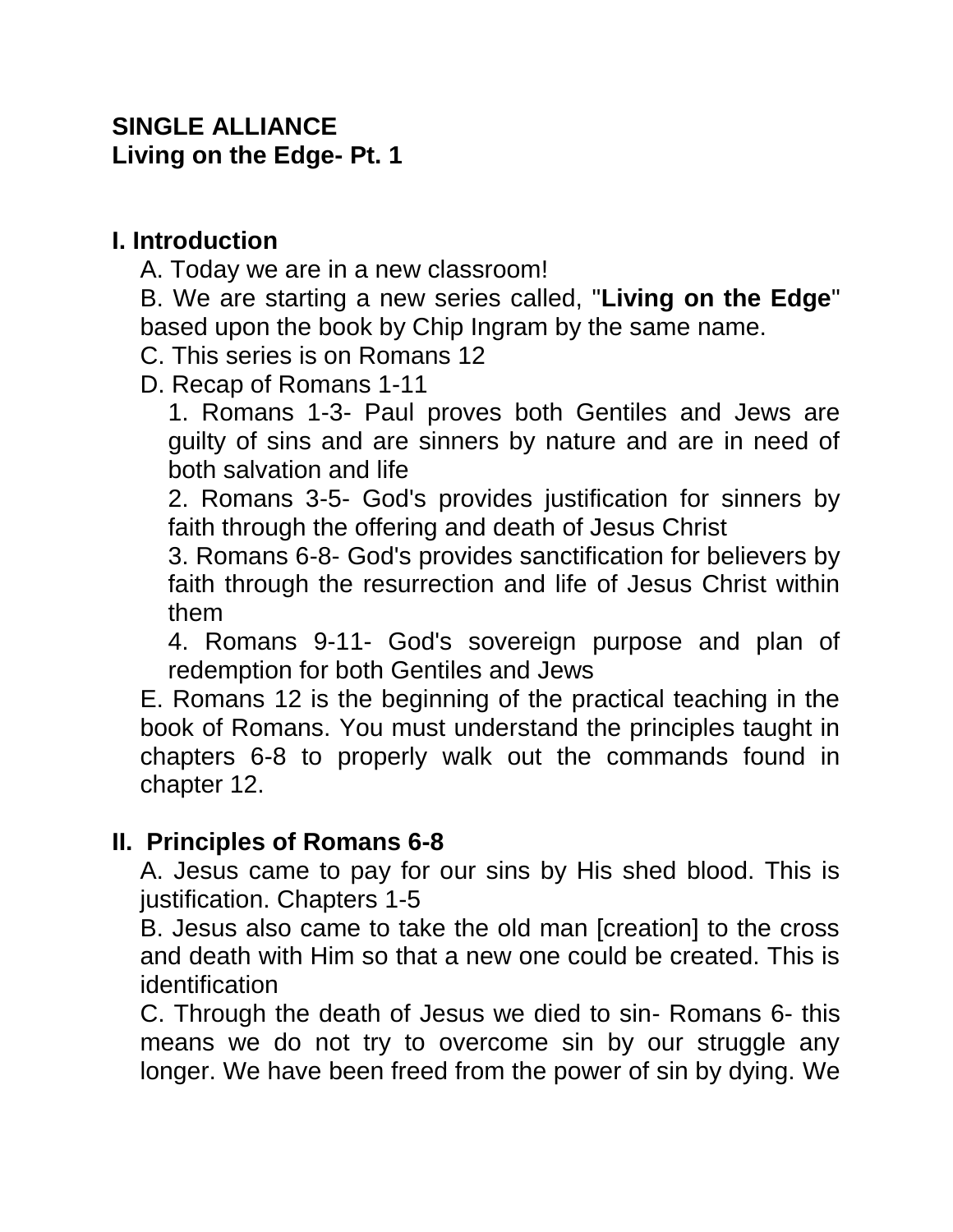now simply trust the Lord to overcome temptation **FOR** us since we have died to it.

D. Through the death of Jesus we died to the law- Romans 7- This means we are not responsible to produce life and holiness by our own will-power. This is trusting God to produce Christian virtues **FOR** you, **IN** you, and **THROUGH** you by faith.

E. We are daily delivered and sanctified by the Spirit of Christ producing life and holiness **FOR** us, **IN** us, and **THROUGH** us. This is the Vine Principle Jesus taught before He died. **[John 15:5]** We are branches and He is the Vine. The Vine produces **ALL** we need and we receive, express, and bear the fruit. This is the new arrangement taught in the first half of Romans that must be followed to do Romans 12!

F. Romans 12 is the "therefore" chapter. Building on these principles we now are to live out the Christ Life!

G. The commands of Romans 12 are an outline or picture of the life of Jesus Christ. We cannot produce this kind of life. We must walk by faith in the Spirit performing it **FOR** us, **IN** us, and **THROUGH** us by faith. The life of Christ will live out Romans 12 in and through us!

# **III. The First Step- Surrender**

# A. **Romans 12:1**

B. The first step after we are saved is to offer God our bodies for Him to express His life through in order to bear His fruit. The Lord will not live for us, in us, or through us without our cooperation. This is the giving not only of our body but also of our **WILL** to God

C. This consecration is not us being willing to live for God, but it is the willingness to have the Lord live for us, in us, and through us to do His will. It is the response of the new creation to God!

D. The motivation behind our surrender- The mercy of God!

1. Many people are afraid to surrender themselves totally to God. Why is this? Many think that God will have them do